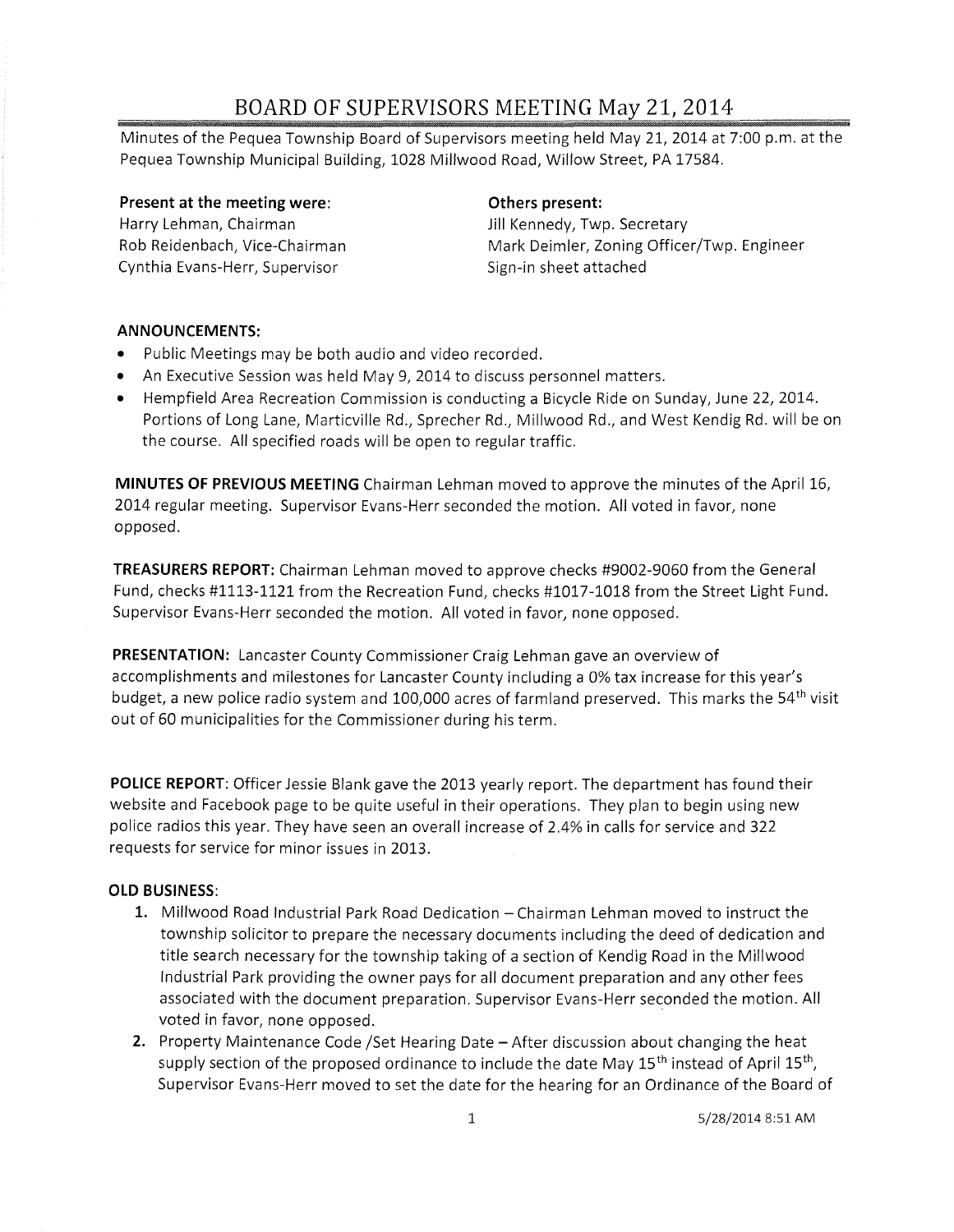# **BOARD OF SUPERVISORS MEETING** May **2t 2014**

Supervisors of the Township of Pequea, Lancaster County, Pennsylvania, to adopt the international property maintenance code /2009 as the property maintenance code for the Township of Pequea, the ordinance shall be known as the Pequea Township Property Maintenance Code, to be held at the beginning of the regular Pequea Township Board of Supervisors meeting 7:00pm on Wednesday, June 18, 2014, with the heating date extended from April 15<sup>th</sup> to May 15<sup>th</sup>. Chairman Lehman seconded the motion. All voted in favor, none opposed.

### **NEW BUSINESS:**

- **1. Resolution #405-2014** PennDOT Traffic Signal Permit Chairman Lehman moved to pass **Resolution #405-2014,** be it resolved by authority of the Board of Supervisors of the Township of Pequea, Lancaster County, and it is hereby resolved by the authority of the same, that the Secretary of said municipality is authorized and directed to submit the Application for Traffic Signal Approval to the Pennsylvania Department of Transportation and to sign this application on behalf of the municipality. Vice Chairman Reidenbach seconded the motion. All voted in favor, none opposed.
- **2.** Corn Wagon Flashing Light Beacon Agreement Counsel for the Corn Wagon presented an agreement to be signed by the Chairman of the Board of Supervisors. Chairman Lehman moved to authorize the township to execute the Corn Wagon Flashing Light Agreement. Supervisor Evans-Herr seconded the motion. All voted in favor, none opposed.
- **3.** Corn Wagon Storm Water Management Plan Approval Chairman Lehman moved to approve the stormwater management plan for the Corn Wagon and the following waivers: Section 305, Section 403.1B, of the Pequea Township Stormwater Management Ordinance. Vice Chairman Reidenbach seconded the motion. All voted in favor, none opposed.
- **4. Resolution #406-2014** 531 Rawlinsville Road DEP Planning Module Authorize Secretary to complete -Chairman Lehman moved to authorize the Township Secretary to complete the DEP Planning Module for Land Development for Leif and Rebecca Anderson at 531 Rawlinsville Road. Supervisor Evans-Herr seconded the motion. All voted in favor, none opposed. Chairman Lehman moved to pass **Resolution #406-2014** resolution for plan revision for new land development of Leif and Rebecca Anderson 531 Rawlinsville Road and authorize the Secretary to sign such. Supervisor Evans-Herr seconded the motion. All voted in favor, none opposed.
- **5. Resolution #407-2014** Willow Acres DEP Planning Module Authorize Secretary to complete Chairman Lehman moved to authorize the Township Secretary to complete the DEP Planning Module and moved to pass Resolution #407-2014 and authorize the Secretary to sign such a resolution for plan revision for new land development for Willow Acres Millwood Lanco, LLC. Supervisor Evans-Herr seconded the motion. All voted in favor, none opposed.
- **6.** Willow Run Request for Sewer Capacity Chairman Lehman moved to release 146 EDU(s) of waste water conveyance and treatment capacity from Pequea Township for the Willow Run development project located at 597 Millwood Road. Vice Chairman Reidenbach seconded the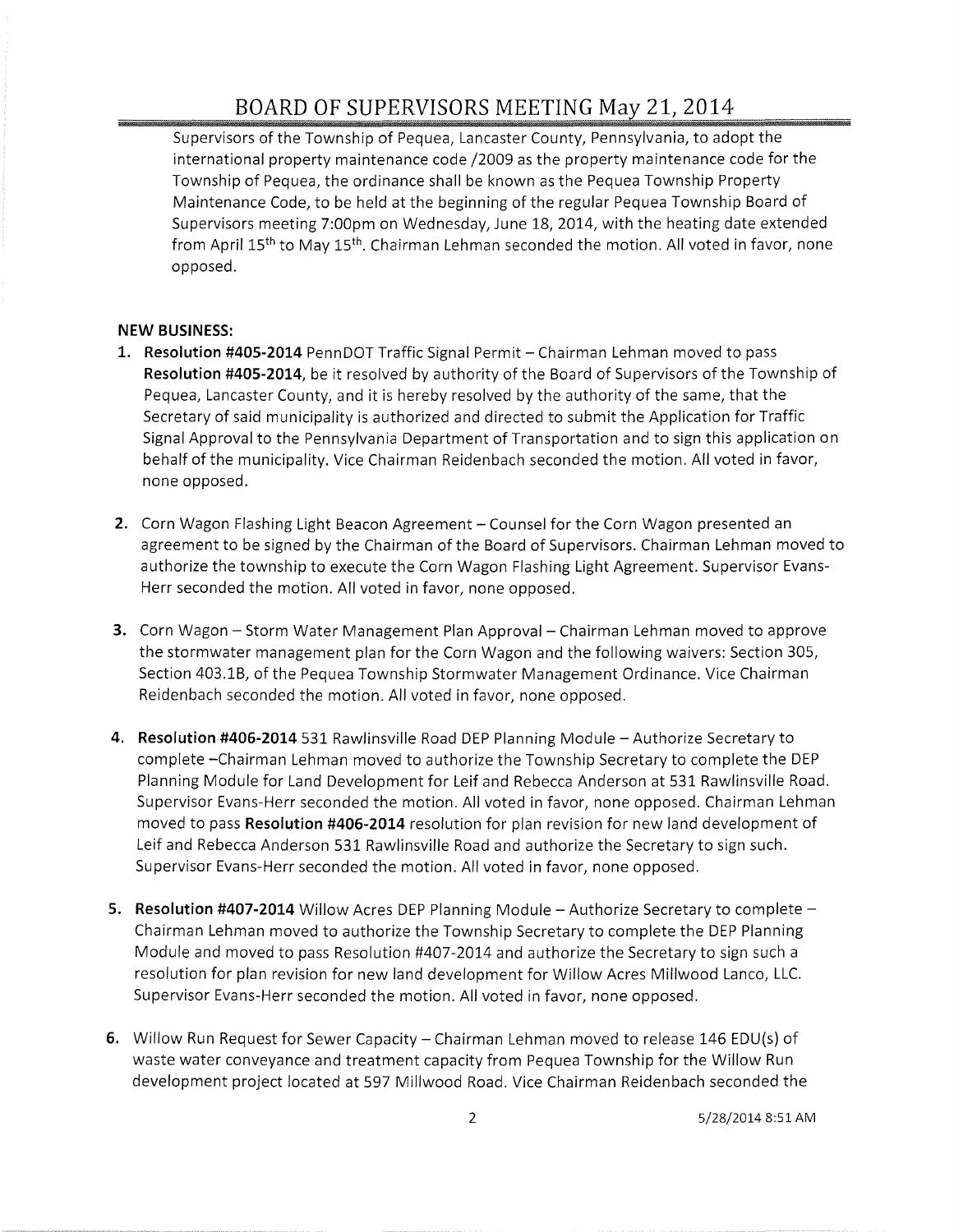# **BOARD OF SUPERVISORS MEET!NG** May 21~ **2014**

motion. Chairman Lehman and Vice Chairman Reidenbach voted in favor. . Supervisor Evans-Herr abstained from voting (see attached).

- **7.** Elam Stoltzfus Zoning Violation After a brief background from the Zoning Officer, Supervisor Evans- Herr moved to table the item until June 18<sup>th</sup>. Chairman Lehman seconded the motion. All voted in favor, none opposed.
- **8.** Emerson Haines & Patty Greenawald Building Code Violation Supervisor Evans-Herr moved to authorize the Zoning Officer to proceed with legal action. Vice Chairman Reidenbach seconded the motion. All voted in favor, none opposed.
- 9. Approval of Secretary wage increase Increase Secretary's wages after successful ninety day evaluation from \$15.50 an hour to \$16.50 an hour. Chairman Lehman moved to set the hourly wage for Jill Kennedy at \$16.50 per hour effective 5/19/2014. Supervisor Evans-Herr seconded the motion. All voted in favor, none opposed.
- 10. Personnel Policy/ Passwords Chairman Lehman moved add the following to section 14 of the Personnel Policy: It is the responsibility of township personnel to safeguard sensitive information. With that in mind, employees should establish strong passwords for computer access. Passwords must meet the following requirements: a) Passwords must contain at least eight characters. b) Passwords must contain at least one uppercase letter and one lower case letter. c) Passwords must contain at least one number. d) Passwords must be changed every 90 days. Failure to comply with password requirements constitutes a violation of policy subject to disciplinary measures at the discretion of the Pequea Township Board of Supervisors. Vice Chairman Reidenbach seconded the motion. Supervisor Evans-Herr asked the board to consider changing the combination to the safe during discussion. Chairman Lehman indicated that that items would be on the agenda for June's meeting. All voted in favor, none opposed.
- **11.** Accept resignation of James Roop Chairman Lehman moved to accept the resignation of James Roop effective May 17' 2014. Supervisor Evans-Herr seconded the motion. All voted in favor, none opposed.
- **12.** Discuss cost of living increase Phil Chmiel- Chairman Lehman moved to set the pay rate for Phil Chmiel to \$14.52 per hour effective 4/4/2014. Vice Chairman Reidenbach seconded the motion. Supervisor Evans-Herr discussed the wages paid to park employees in the private sector versus government park employees. Chairman Lehman and Vice Chairman Reidenbach voted in favor. Supervisor Evans-Herr voted nay.
- **13.** Discuss cost of living increase Derik Chmiel Chairman Lehman moved to set the pay rate for Derik Chmiel to \$13.99 per hour effective 4/1/2014. Vice Chairman Reidenbach seconded the motion. Chairman Lehman and Vice Chairman Reidenbach voted in favor. Supervisor Evans-Herr voted nay.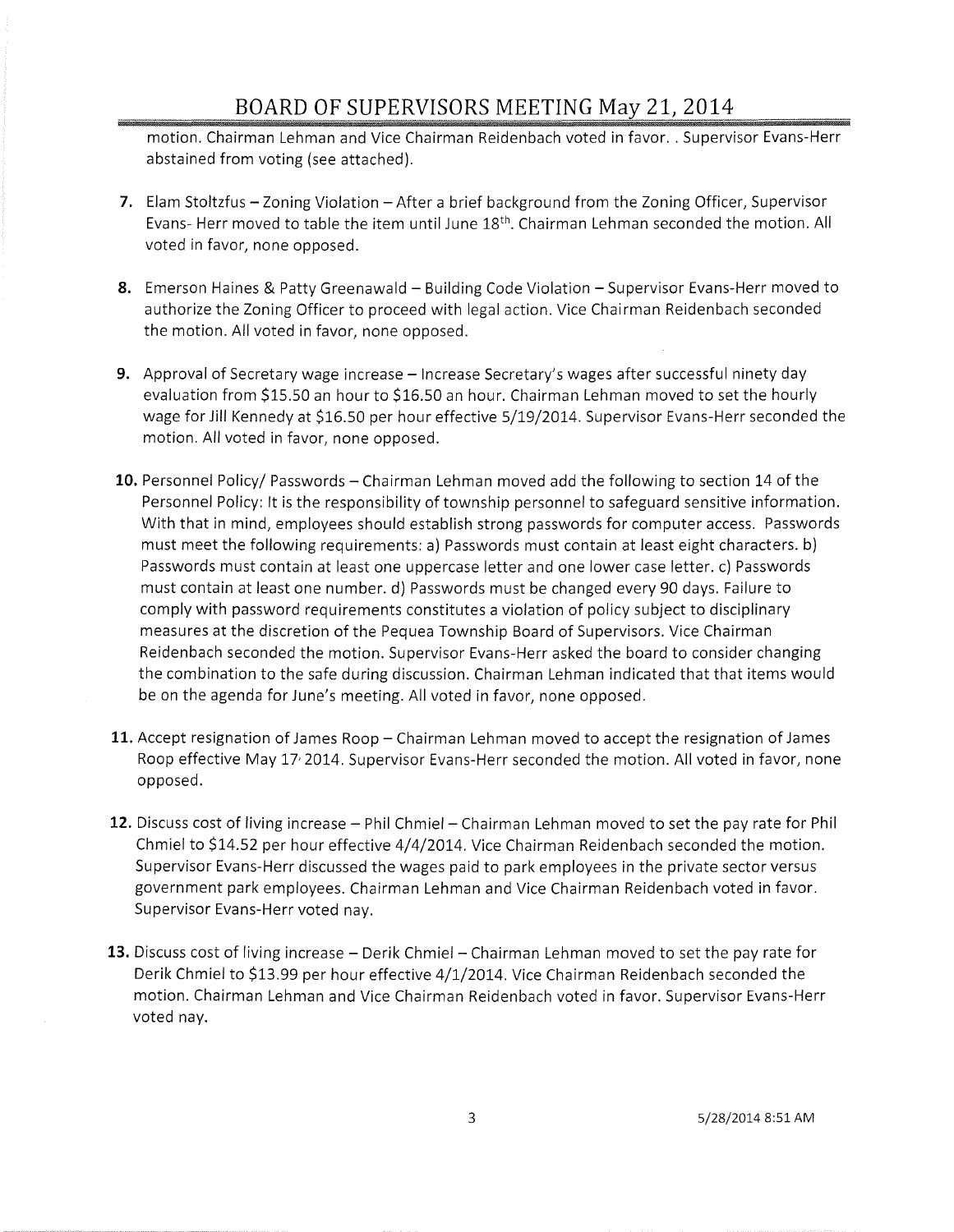# BOARD OF SUPERVISORS MEETING May 21, 2014

14. Discuss wage increase Jeff Fry - Chairman Lehman moved to set the wage for Jeff Fry at \$19.50 per hour effective 5/6/2014. Supervisor Evans-Herr seconded the motion. All voted in favor, none opposed.

#### **DEPARTMENTAL REPORTS:**

**Road Crew** -Report on file. **Zoning/Code Officer** -Report on file. **Southern Regional Police Department -Southern Regional Police Commission** -April Meeting Minutes are on the table. **Southern Lancaster County Inter-Municipal Council** - **Emergency Management Coordinator** - Supervisor Evans-Herr would like the Emergency Management Coordinator to come to a meeting.

**PEQUEA TOWNSHIP ZONING HEARING BOARD-Hearing** in May 6 ,2014.

### **ADVISORY BOARD REPORTS:**

Pequea Township Planning Commission -Meeting held April 30, 2014. Pequea Township Park & Recreation Board - Meeting held May 14, 2014.

**MEETING ADJOURNED** at 8:40 p.m.

Respectfully submitted, Jill Kennedy, Township Secretary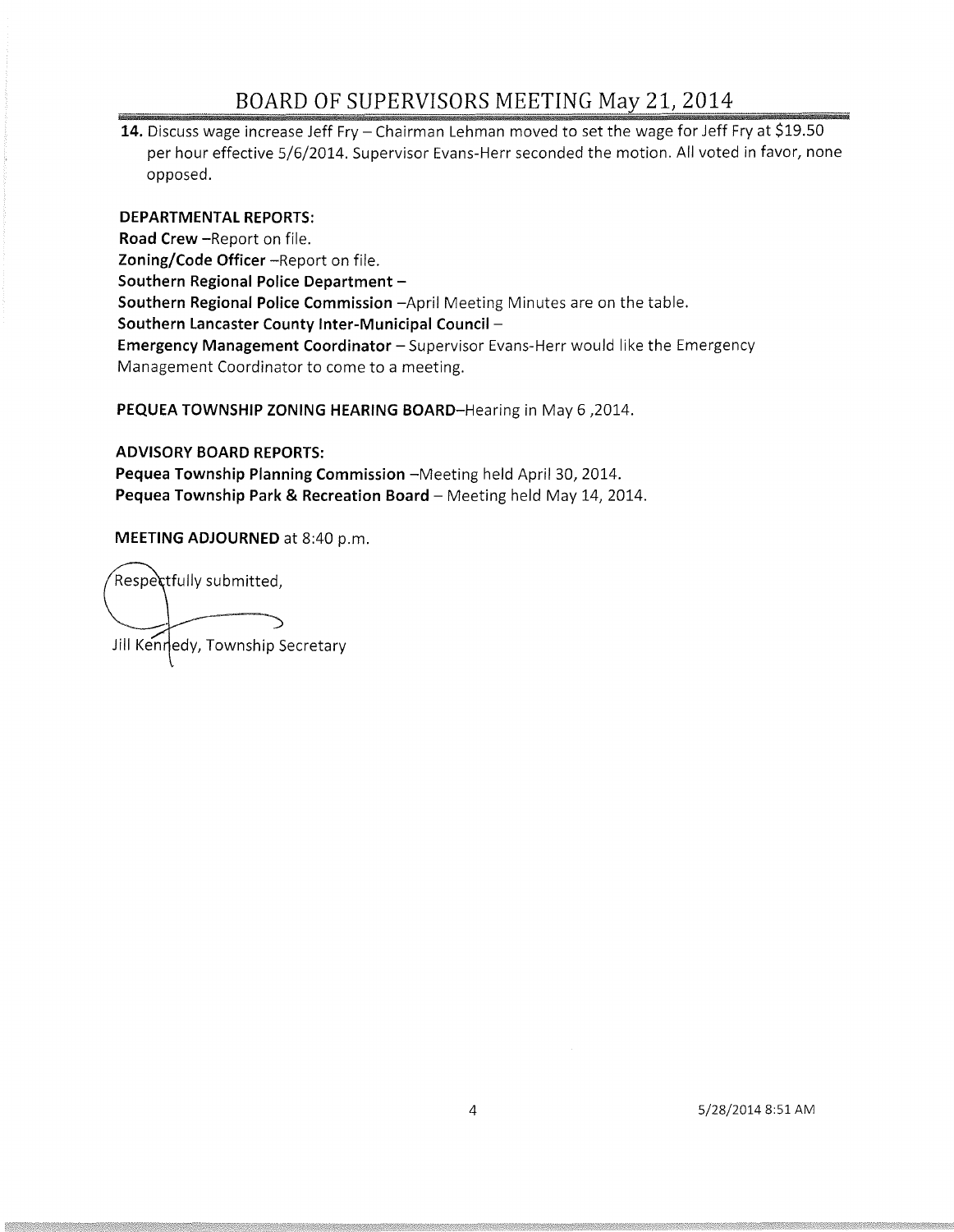## Cynthia T. Evans-Hen 642 Millwood Road, Willow Street, Pennsylvania 17584 717-464-0566 evansherr@verizon.net

To: Matthew J.Crème, Jr / Attorney at Law Nikolaus & Hohenadel, LLP

Date: April 21, 2014

Re: Willow Run Subdivision 597 Millwood Road, Willow Street, Pennsylvania

I participated as a party in zoning hearings held by the Pequea Township Zoning Hearing Board in connection with an application for a special exception and variance submitted by MBI Development Company, Inc. Because of my involvement in that zoning matter, I will not participate as a member of the Board of Supervisors of Pequea Township in any discussion, deliberation or voting regarding matters brought before the Pequea Township Board of Supervisors by MBI Development Company, Inc. for the project located at 597 Millwood Road, Willow Street, Pennsylvania.

<del>Very tru</del>ly vours Evans-Herr